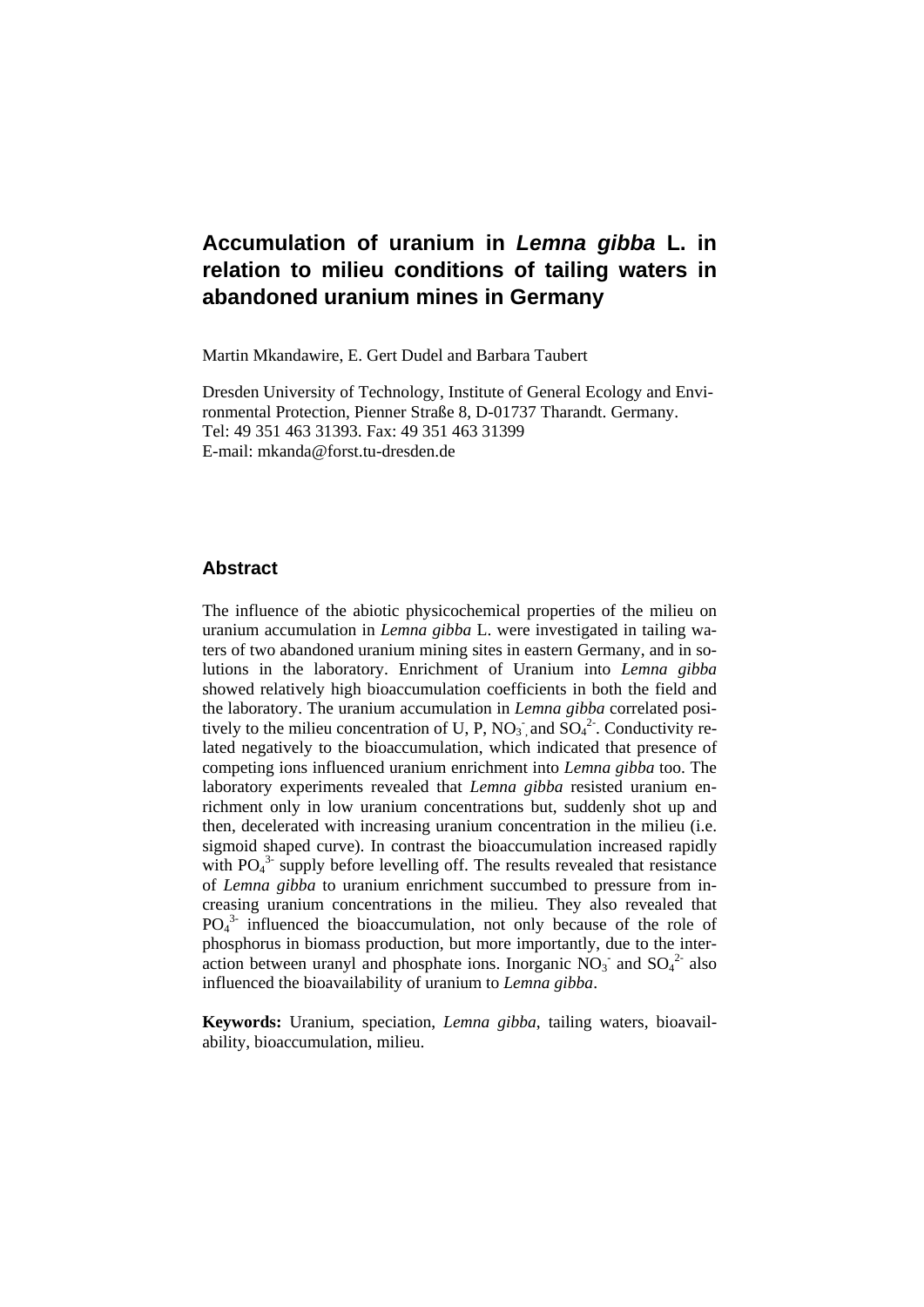#### **Introduction**

Uranium mining and processing during the cold war era has left behind huge environmental and public health problems which remain a particular concern in former East Germany (Diehl, 1995; Diehl, 2003). The legacy from the mining activities includes numerous tailing ponds, low-grade ore heaps and abandoned mines scattered in the states of Saxony and Thuringia (Meinrath et al., 2003). The potential radio- and chemo-toxicity risks come from the potential for contamination of surface water due to the hydrogeochemical behaviour of uranium (Enderle and Friedrich, 1995). In most geological systems uranium is thermodynamically stable in the oxidation state U (VI), which forms uranyl ions  $(UO_2^{2+})$ , which in turn react readily with a wide range of ligands in the aquatic environment. Mobilisation and immobilisation of uranium is controlled by at least one of the following processes: redox reactions; changes in pH and Eh; chelation by siderophores and other plant and microbial exudates; inorganic complexation (carbonate, phosphates ligands); bioaccumulation; and demineralisation (Kießig and Hermann, 2000). Formation of carbonate and hydroxycarbonate complexes enhance uranium solubility and mobility, which is one influence on uranium bioavailability (Radgnarsdottir and Charlet, 2000).

The rehabilitation of abandoned uranium mines with conventional engineering technologies is proving costly (Kießig and Hermann, 2000). In addition, long-term stability of rehabilitated sites is uncertain (Mudd, 2000). Consequently ecotechnologies, which are cost-effective and have long-term restoration stability, are advocated as the alternative to conventional engineering technologies. One of the ecotechnologies that has currently gained popularity is phytoremediation (Sadowsky, 1998; Schnoor *et al.*, 1995). The potential for phytoremediation of uranium depends, among a number of other factors, on the plant biomass production and the ability of particular plant species to accumulate large amounts of uranium. Chemical speciation appears to be more important than solubility in determining the effectiveness of uranium uptake (Ebbs et al., 1998; Huang et al., 1998). Both abiotic and biotic factors influence the chemical speciation.

The aim of the current study was to investigate the influence of milieu physicochemical properties on uranium accumulation in *Lemna gibba* in abandoned uranium mines in Lengenfeld and Neuensalz-Mechelgrün, in eastern Germany. *Lemna gibba* was chosen because it was discovered growing in ponds at both sites. Additionally, *Lemna* sp. is well known as a model plant and polishing species in wastewater treatment (Rose, 2000).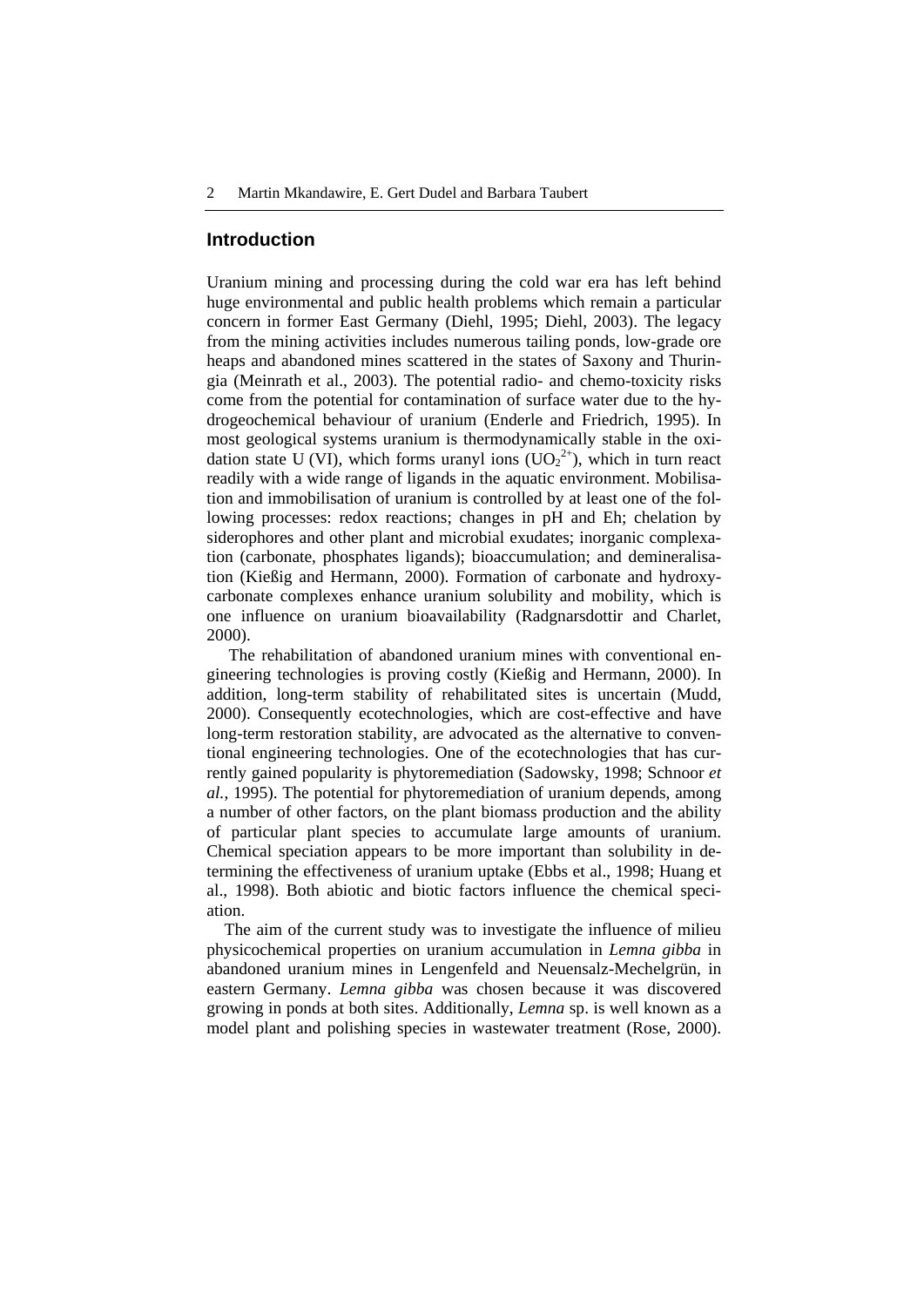The influence of phosphorus was also a focus of interest because it interacts chemically with uranium, and it was the major growth-limiting element at both study sites. For comparison, other inorganic ligands,  $SO_4^2$ and NO<sub>3</sub>, were also considered. Complementary laboratory experiments were conducted to complement the field results.

# **Material and Methods**

## **Study sites and field sampling**

The field investigations were conducted in tailing ponds of two abandoned uranium mines at Lengenfeld and Neuensalz-Mechelgrün in South-western Saxony, Germany (Figure 1). Three sampling points were established on the tailing ponds in the Lengenfeld between August and December 2001. Six sampling points were established at Neuensalz-Mechelgrün from February to December 2002, on the reservoir on the mine waste and tailings dumps, and below the dump. The arrangement of the sampling points at both sites are illustrated in Figure 1. Reference samples were collected in a stream above the mine tailing dumps at Lengenfeld. The sampling of both plants and water was repeated four times at each sampling point. Conductivity, pH, temperature, and dissolved oxygen concentration were measured on each sampling visit. Water samples were filtered in the field through cellulose acetate filter membranes (0.45-μm pore size), and adjusted to pH 2 with  $2\%$  HNO<sub>3</sub> for uranium determination. A second, unacidified, aliquot was collected for phosphorus analysis.

#### **Laboratory experiments**

A strain of *Lemna gibba* L., obtained from the arboretum of Humboldt University at Baumschulweg in Berlin, was used in a two-factor diluted Hutner nutrient solution in a semi-continuous culture mode (Mkandawire and Dudel, 2002; Mkandawire *et al.*, 2004) on a *Lemna* culture equipment placed in ecotron (Plant growth chamber NEMA GmbH, Netzschkau, Germany). The ecotron's operation conditions were set as described elsewhere (Mkandawire et al, 2002; and 2004).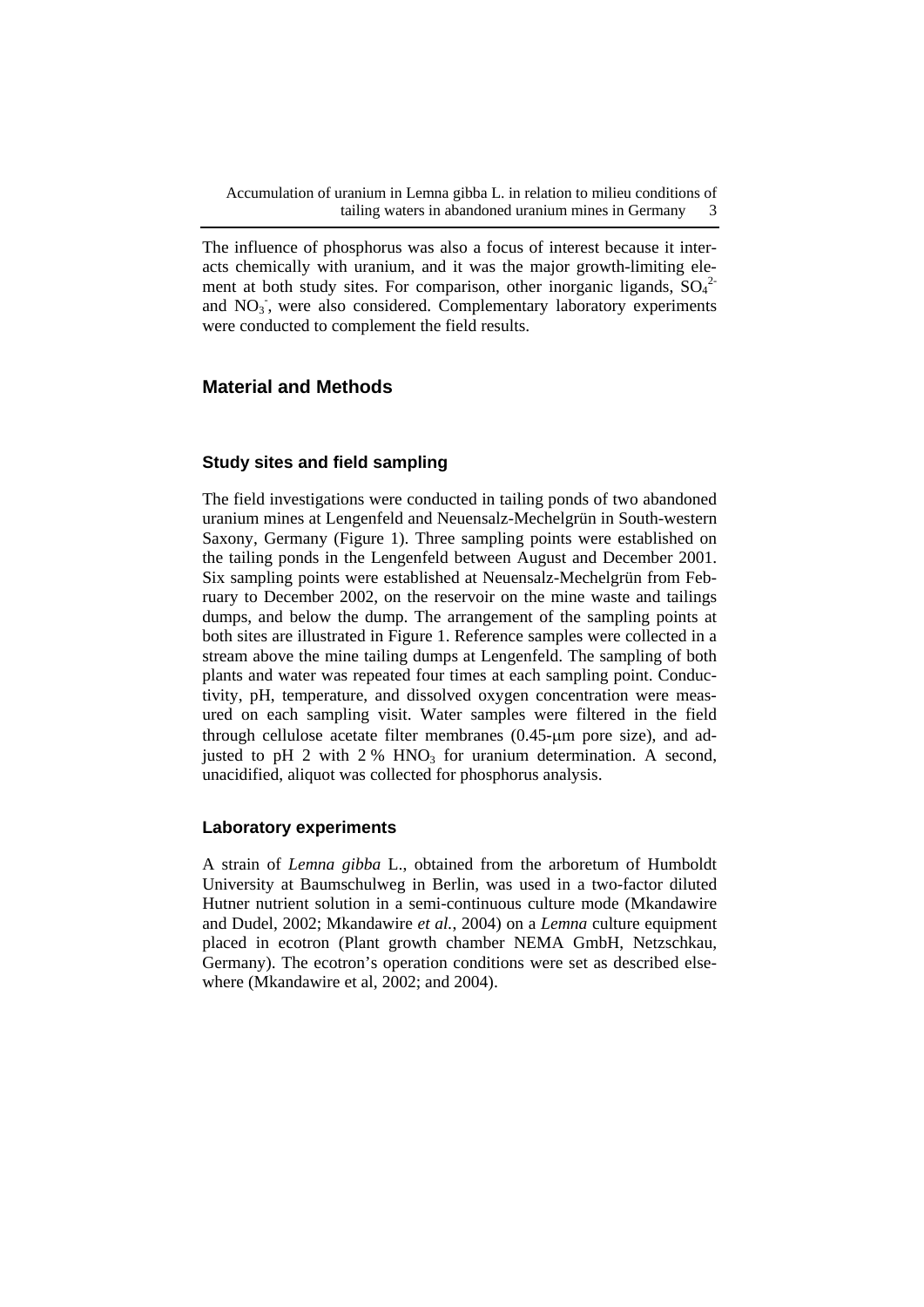

Fig. 1. Location of study sites and sketch plans of sampling points at the study sites

Six uranium test concentrations (10, 50, 100, 250, 500, and 1000  $\mu$ g l<sup>-1</sup>) prepared from  $UO_2(NO_3)_2.6H_2O$  and three phosphate concentrations  $(0.013, 13.61, 20.0,$  and 40.0 mg l<sup>-1</sup>) were prepared from  $K_2HPO_4$  were used. All reagents in the study were of analytical grade. One hundred and fifty fronds of similar size from a seven-day-old pre-culture were inoculated systematically into each vessel containing 700 ml of test solutions. Aliquots were sampled at the start of the experiment and every second day thereafter. The experiments lasted for 21 days. At the end of the experiment *Lemna gibba* biomass was harvested and an aliquot was sampled. All experiments were replicated four times, and parallel control experiments were run.

#### **Sample preparation and determinations**

All water samples were handled according to German standards (DIN 38 405-30; 38 404; 38 402 and 38 412 specification). All plant samples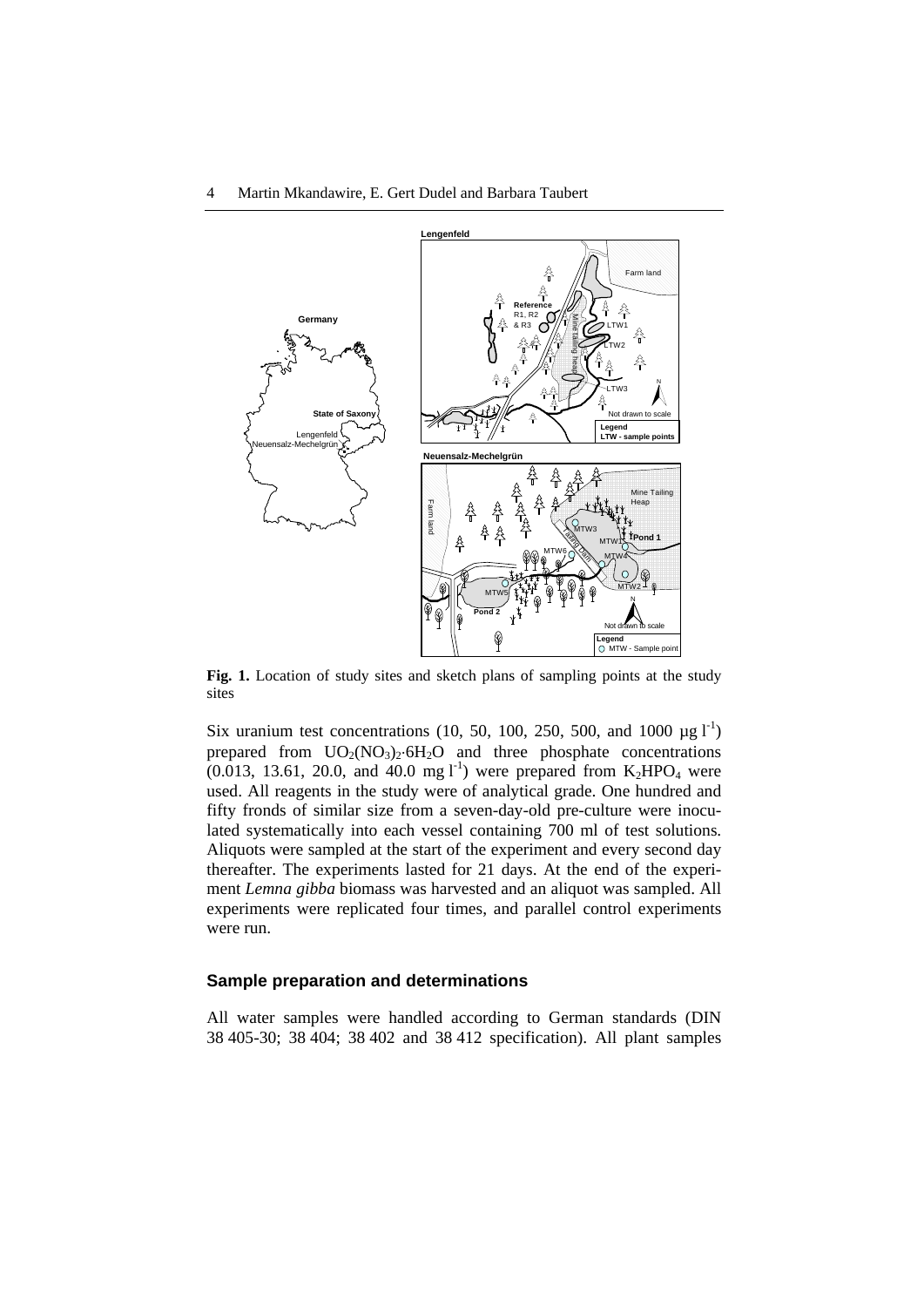Accumulation of uranium in Lemna gibba L. in relation to milieu conditions of tailing waters in abandoned uranium mines in Germany 5

were freeze-dried until constant weight was achieved and were digested using  $HNO<sub>3</sub>-H<sub>2</sub>O<sub>2</sub>$  mixture in a microwave digester (MW-Digestion, CEM MARS 5, Matthews, North Carolina, USA). Uranium in samples was determined by ICP-MS (PQ2+ Thermo, Cheshire, England, UK), and total phosphorus was determined using ICP-OES (Perkin Elmer Plasma 2, Wellesley, USA). Phosphate was determined using spectrophotometric technique (LCK 348, Dr. Lange CADA 50, Düsseldorf, Germany)

#### **Chemical speciation calculation**

Chemical speciation in both natural and synthetic tailing waters were calculated with PhreeqC<sup>+</sup> 2.8.0.0 Alpha version (Parkhurst and Appelo, 1999) at the beginning and the end of the experiments with a modified thermodynamic database (Mkandawire and Dudel, 2002).

#### **Data analysis**

The bioaccumulation coefficient  $(b_{acc})$  is the frond/solution element concentration quotient. It was estimated by:

$$
b_{acc} = \frac{(c_{\ell em})}{(c_{\mathit{sol}})}\tag{1}
$$

where  $C_{\text{lem}}$  is the uranium (mg  $\text{I}^{-1}$ ) accumulated in the frond and  $C_{\text{sol}}$  is the uranium concentration (mg  $I^{-1}$ ) in the solution. The bioaccumulation (*q*)  $(mg g^{-1})$  is defined as:

$$
q = \frac{v(c_i - c_f)}{m} \tag{2}
$$

where *v* is the volume of the solution;  $c_i$  and  $c_f$  are the initial and equilibrium uranium concentrations, respectively; *m* is the *Lemna gibba* biomass (g).

The non-parametric Mann-Whitney test was used to analyse the difference in accumulation of uranium in *Lemna gibba*. Correlations were tested using the Spearman Rank test. All statistical analyses were conducted with SPSS 10.1.0 for Windows (SPSS Inc. 2000).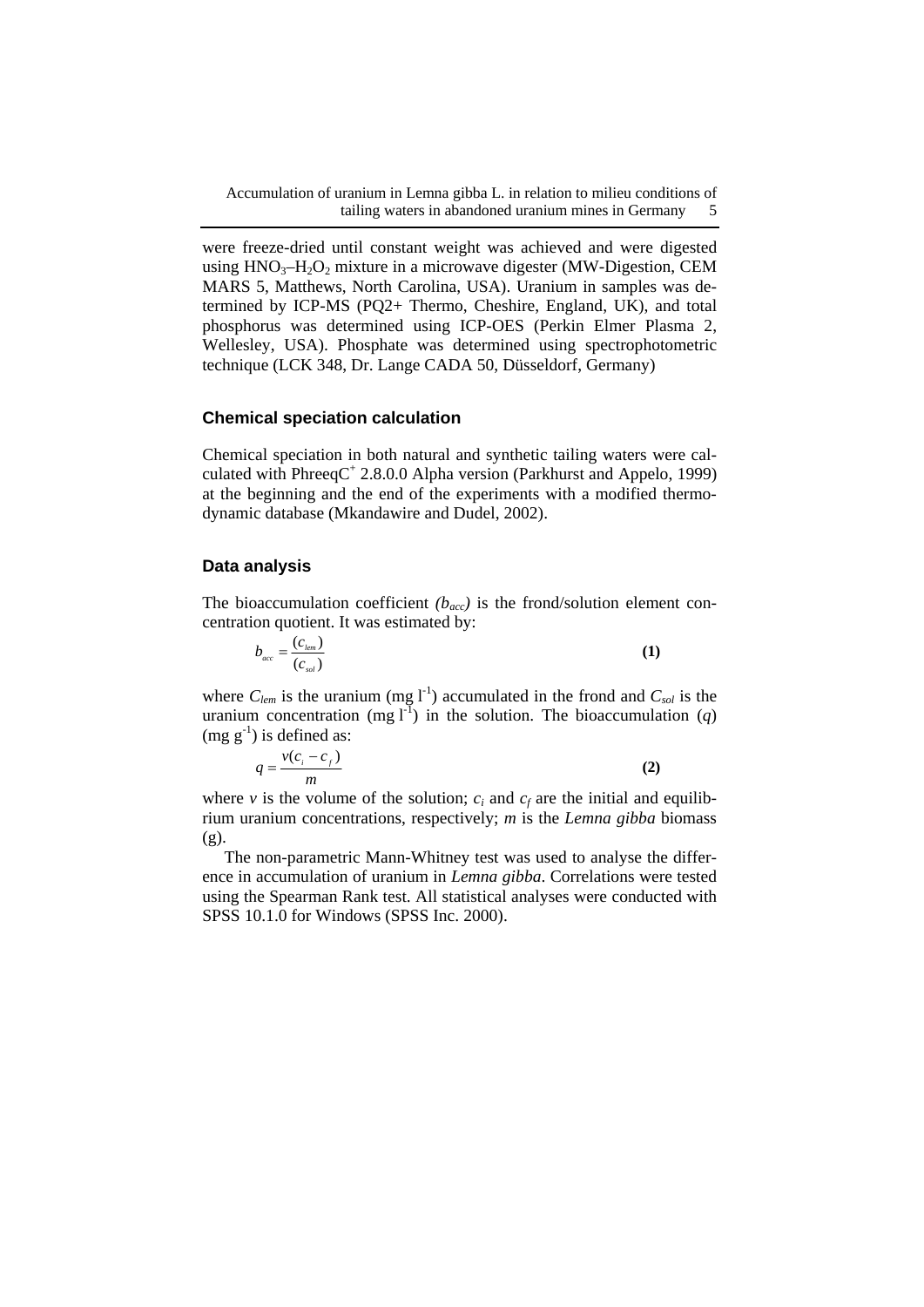## **Results and discussion**

#### **Uranium speciation**

Background chemical quality data for the tailings waters at the two sites are given in Table 1. One pond in Lengenfeld was characterised by low pH, probably associated with dilute acid mine drainage. Slightly reducing conditions were observed from a tailing dam spring. Chemical speciation simulation of the tailings waters with PhreeqC revealed that uranyl carbonate  $[UO_2(CO_3)^2]$  species were dominant in both Lengenfeld and Neuensalz-Mechelgrün (over 85 %). Figure 2 illustrates the predicted uranium species in tailing waters of both study sites in the Eh-pH diagram for the U-C-O-H system as predicted from the measured pH and the PhreeqC derived Eh.

Table 1: Selected physicochemical condition of waters in the abandoned uranium mines at Lengenfeld and Neuensalz-Mechelgrün, and ponds of reference site.

|                          | <b>Physicochemical Parameters of Tailing Waters</b> |                                         |                              |                              |  |  |  |
|--------------------------|-----------------------------------------------------|-----------------------------------------|------------------------------|------------------------------|--|--|--|
|                          | рH                                                  | <b>SEC</b><br>$(\mu S \text{ cm}^{-1})$ | Temp.<br>$^{\circ}$ C)       | DO<br>$(mg I-1)$             |  |  |  |
| Reference Site           | $6.9 - 8.5$                                         |                                         | $7,8 - 14,1$                 |                              |  |  |  |
| Lengenfeld<br>Mechelgrün | $5,1 - 10,3$<br>$6.9 - 9.0$                         | $251 - 3079$<br>$659 - 1430$            | $7.2 - 15.1$<br>$5.5 - 20.7$ | $4.0 - 14.8$<br>$8.8 - 12.3$ |  |  |  |

SEC is specific electrolyte conductivity; and DO is dissolved Oxygen

Speciation models showed that uranium was best dissolved between pH 5,0 and 8,0 in the Hutner based synthetic tailing waters. At pH 5,0 free uranyl (UO<sub>2</sub><sup>2+</sup>) ions dominated to nearly 80 %. Between 90 to 95 % of uranium was present as hydroxide complexes at pH 6,0. Almost 100 % of uranium formed carbonate complexes at pH 7. With addition of phosphates, uranyl carbonate complexes were replaced by uranyl phosphate species, which had saturation indexes around zero (0). Hence, precipitation of uranyl phosphate in laboratory experiments would likely reduce exposure of *Lemna gibba* to uranium.

### **Uranium in field plant and water samples**

The spatial distribution of uranium accumulation in *Lemna gibba* L. against background concentrations of uranium and a few selected inorganic ligands at the study sites are summarised in Table 2. The results re-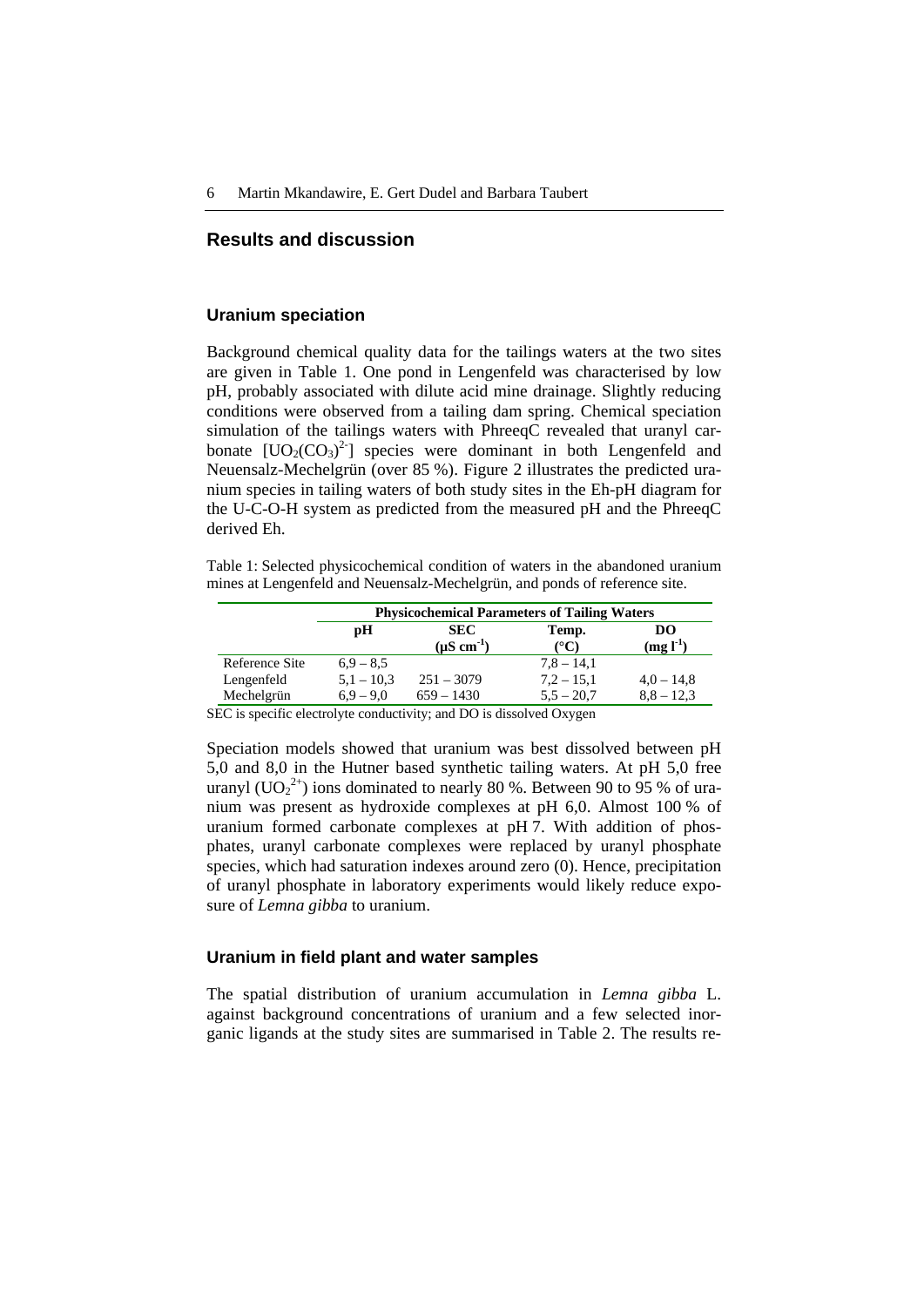veal that on average the tailing waters in Neuensalz-Mechelgrün had higher uranium than in the Lengenfeld.



Fig. 2. Distribution of uranium species in tailing waters of Neuensalz-Mechelgrün and Lengenfeld on the Eh-pH diagram for U-C-O-H systems based on PhreeqC chemical speciation modelling of the tailing waters under atmospheric  $CO<sub>2</sub>$  pressure, and modification from Brookins (1988).

Contaminant concentrations in the surface mine waters of both mine sites were significantly higher than in waters of the reference site. Contaminant concentrations vary significantly from one section of the tailing ponds to another. All water samples from Lengenfeld differed significantly in uranium content. No temporal variations were noticed, due to the restricted study period in Lengenfeld. In Neuensalz-Mechelgrün, only sample location MTW 6 had significantly higher uranium content than the rest of the sampling points because the water at this location arises from seepages from the dumps. However, no significant differences in uranium accumulation in *Lemna gibba* were observed between the sample locations. However, there were significant temporal variations in the enrichment of uranium into *Lemna gibba* in Neuensalz-Mechelgrün with the highest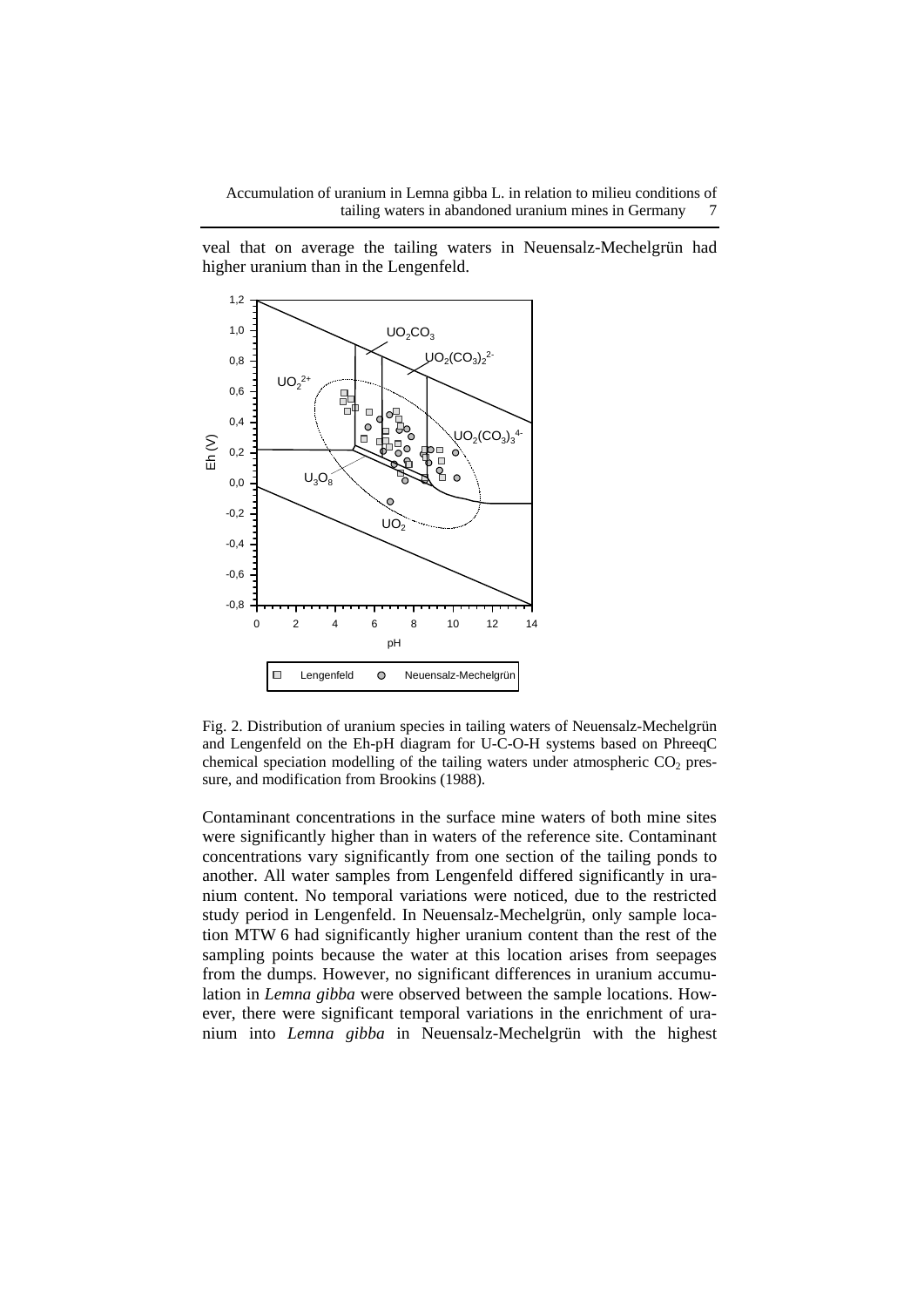observed between July and August. This corresponds to the most productive period in terms of macrophyte growth in the tailing ponds (Mkandawire, 2004). High specific conductivity, dissolved oxygen, and temperature values, but lower  $PO_4^3$  and  $NO_3$  concentrations were observed during this period in Neuensalz-Mechelgrün.

Table 2: Uranium bioaccumulation and background concentrations of selected chemical variables in the tailing ponds of abandoned uranium mines. Values are mean of several repeated sampling  $\pm$  standard deviation.

| Site       | Sampling         | $U$ in dry  | <b>Mean Background Concentrations</b> |                              |                  |                 |  |
|------------|------------------|-------------|---------------------------------------|------------------------------|------------------|-----------------|--|
|            | location         | biomass     | U                                     | SO <sub>4</sub> <sup>2</sup> | P                | NO <sub>3</sub> |  |
|            |                  | $(mg kg-1)$ | $(\mu g l^{-1})$                      | $(mg l-1)$                   | $(\mu g l^{-1})$ | $(mg l^{-1})$   |  |
| Reference  | RW1              | 29,9***     | $2,0***$                              | 18,4                         | 2,9              |                 |  |
|            |                  | $\pm 9.7$   | $\pm 1,5$                             | $\pm 12.5$                   | $\pm 1,6$        |                 |  |
|            | RW <sub>2</sub>  | 30,4***     | $2,5***$                              | 46,9                         | 2,4              |                 |  |
|            |                  | ±9.9        | $\pm 0.9$                             | $\pm 28,1$                   | $\pm 1,1$        |                 |  |
|            | RW3              | 20,3***     | $0.5***$                              | 117,0                        | 1,3              |                 |  |
|            |                  | $\pm 7.3$   | $\pm 0.5$                             | ±96,6                        | $\pm 1.4$        |                 |  |
| Lengenfeld | LTW1             | 262,3       | 49,3                                  | 76,7                         | 0,5              |                 |  |
|            |                  | ±588.6      | ±11,9                                 | ±31,6                        | $\pm 0.3$        |                 |  |
|            | LTW <sub>2</sub> | 369,9       | 50,2                                  | 142,0                        | 0,1              |                 |  |
|            |                  | ±115,6      | ±44,2                                 | $\pm 106,3$                  | $\pm 0.1$        |                 |  |
|            | LTW3             | 792,1       | 186,1                                 | 69,9                         | 0,6              |                 |  |
|            |                  | $\pm 85.8$  | ±98,6                                 | $\pm 26,0$                   | $\pm 0.7$        |                 |  |
| Mechelgrün | MTW1             | 599,4       | 147,9                                 | 196,2**                      | 2,2              | 20,1            |  |
|            |                  | ±148,2      | $\pm$ 54,6                            | $\pm 20,1$                   | $\pm 1.8$        | $\pm 8.3$       |  |
|            | MTW <sub>2</sub> | 669.9       | 153,5                                 | $166.1**$                    | 1,6              | 29,7            |  |
|            |                  | ±240.5      | $\pm 75.7$                            | $\pm 26,2$                   | $\pm 1,2$        | $\pm 17.2$      |  |
|            | MTW3             | 613,3       | 214,1                                 | $155,5**$                    | 2,1              | 39,0            |  |
|            |                  | ±163,5      | ±143,6                                | $\pm 12.2$                   | $\pm 2.0$        | $\pm 21,8$      |  |
|            | MTW4             | 462,6       | 187,9                                 | 125,9**                      | 1,5              | 46,9*           |  |
|            |                  | ±212,7      | $\pm 86.8$                            | $\pm 15,1$                   | $\pm 1,4$        | $\pm 8.7$       |  |
|            | MTW <sub>5</sub> | 501,1       | 109,5                                 | 162,8*                       | 1,3              | 29,2            |  |
|            |                  | $\pm 127.0$ | $\pm 66,5$                            | $\pm 19.7$                   | $\pm 1,1$        | $\pm 13.7$      |  |
|            | MTW <sub>6</sub> |             | 291,7**                               | 197,5                        | 1,8              | 27,7            |  |
|            |                  |             | $\pm 20,6$                            | $\pm 63.9$                   | $\pm 1,5$        | $\pm 13.8$      |  |

\*\*\*  $p = 0.001$ ; \*\*  $p = 0.01$ ; and \*  $p = 0.05$ 

#### **Influence of the background uranium concentration**

Figure 3 (a) shows that there is an exponential increase in uranium concentration of dry biomass with increasing uranium concentration in the tailings waters (correlation coefficient  $r = 0.88$  at  $p < 0.001$  within the 95 % confidence interval). This is attributed to the general principle that plants are able to exclude the non-essential metals in low concentrations, but this barrier breaks down with increasing milieu concentrations. This phenome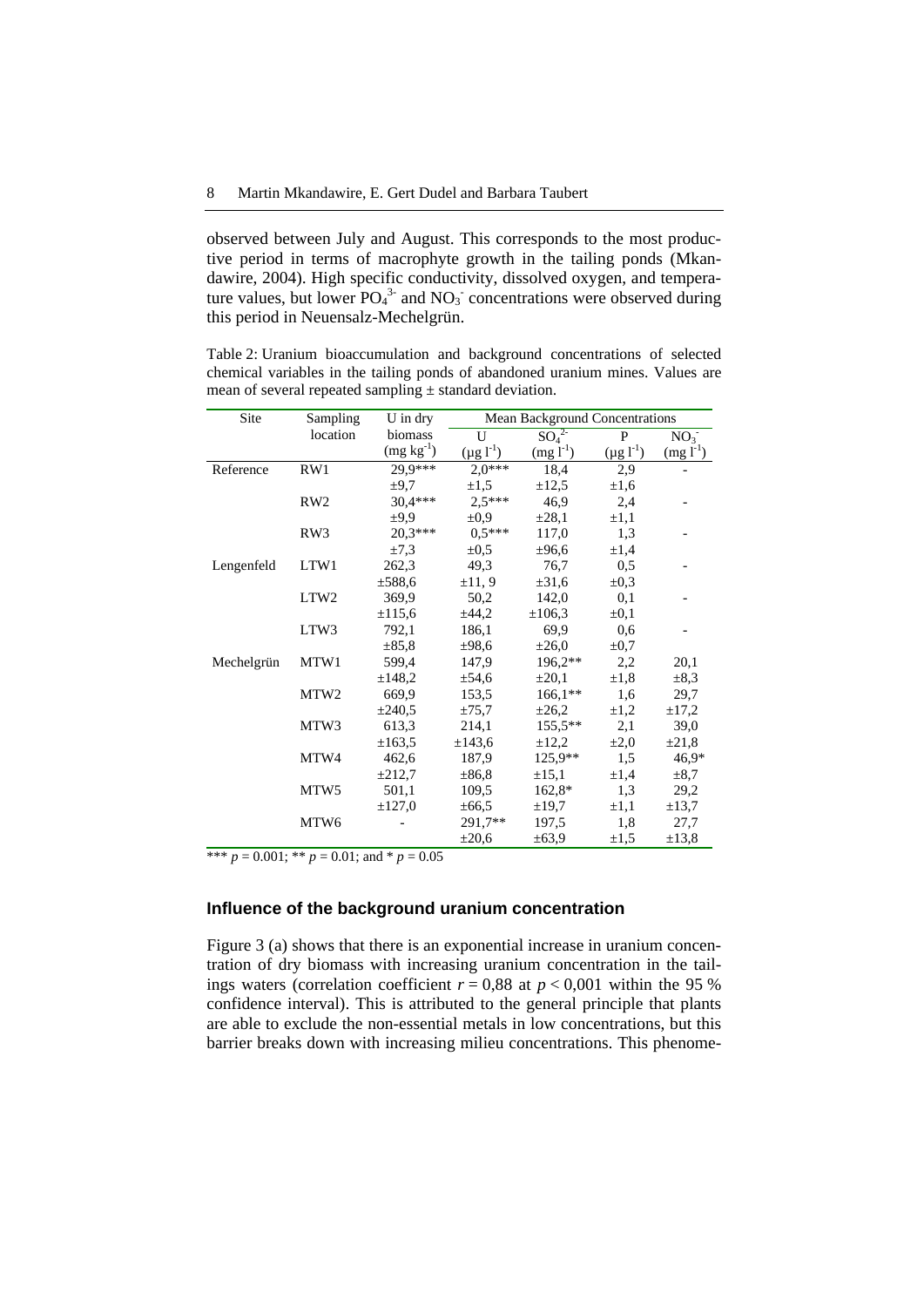non has been described to be associated with plants, which indulge on active exclusion in metal uptake (Robinson et al. 2003). However, Figure 3 (b) shows that as the milieu uranium concentration increase to 1000  $\mu$ g l<sup>-1</sup>, the bioaccumulation coefficients might decelerate. Unfortunately, in the current results it was difficult to conclude because of the high standard deviations at higher initial uranium concentrations in the experiments. The relationship fitted into a sigmoid regression with  $r = 0.955$  at  $p < 0.01$ within the 95 % confidence interval. Because the nutrient solution had high initial  $PO_4^{3}$ <sup>-</sup> (13,6 mg l<sup>-1</sup>), the decreases in bioaccumulation coefficients were due to the formation of uranyl phosphate species, which resulted into non-bioavailability of uranium.

## **Influence of the milieu Phosphorus Concentration**

The phosphorus concentrations in the tailings waters ranged from  $0.13 \pm 0.07$  to  $5.76 \pm 2.01$  µg l<sup>-1</sup>, which are within the growth limiting range at both study sites. There was a linear relationship between phosphorus concentration and uranium bioaccumulation ( $r = 0.927$  at  $p < 0.001$ ) within the 95 % confidence interval) (Figure 4 (a)). This is of little surprise since uranium accumulation is biomass related. However, in laboratory culture experiments uranium bioaccumulation was very rapid at very low  $PO<sub>4</sub><sup>3</sup>$  supply up to a threshold level, beyond which no influence of increasing  $PO_4^{3}$ -supply is evident (Figure 4 (b)). The influence of  $PO_4^{3}$ - on *Lemna gibba* growth observed by Mkandawire et al. (2004) coupled with uranyl phosphate complexation, may be responsible for the bioaccumulation trend. Thus, the influence of PO4 3- in uranium accumulation in *Lemna*  gibba is most noticeable in the  $PO<sub>4</sub><sup>3</sup>$  limiting conditions such as those found in tailing waters.

## **Influence of selected inorganic ligands and physical properties on uranium uptake**

The background concentrations of  $SO_4^2$  related positively, but nonlinearly, to the accumulated uranium in *Lemna gibba*  $(r = 0.901$  tested at  $p < 0.001$  within the 95 % confidence interval) (Figure 5 (a)). The enhancement of bioavailability of metals by  $SO_4^2$  has been demonstrated by several researchers (Gu et al., 2000; Zhimang et al., 2000). Although conductivity correlated positively to  $SO_4^2$  concentration in the tailing waters (mean overall correlation coefficient for log-transformed values  $r^2$  = 0.601), high conductivity reduced the uranium bioaccumulation. Con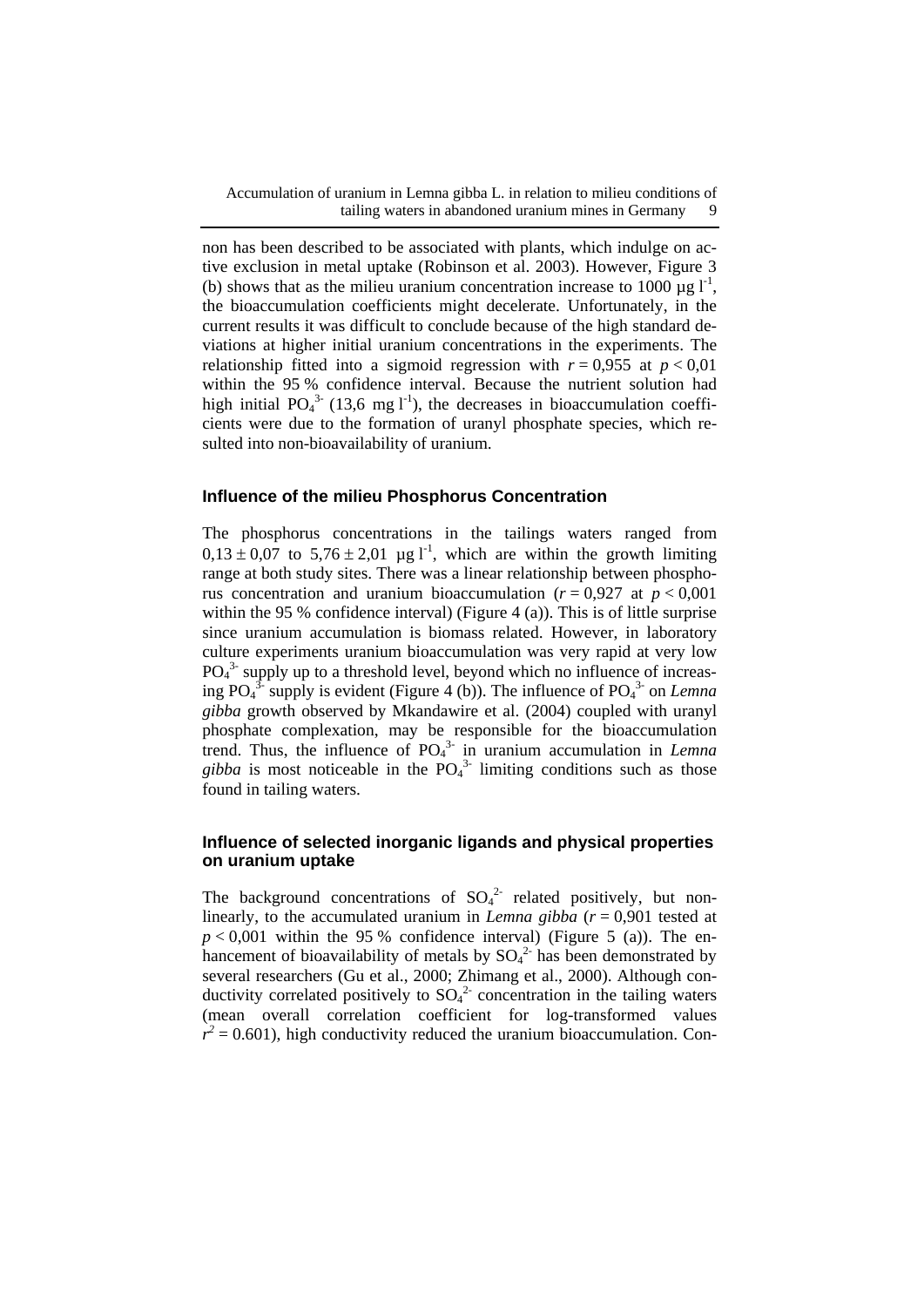ductivity has been observed to reduce nutrient availability to some plants (Economakis, 1992; Mpelasoka and Nichols, 2003). Therefore, the conductivity effect on the bioaccumulation was seems likely to be due to uranium ion competition with others in the cocktail of ions in the milieu.



Fig. 3. The uranium bioaccumulation against (a) uranium background concentration in tailing waters in Lengenfeld and Neuensalz-Mechelgrün, and (b) different initial uranium concentrations in culture solution in laboratory experiment. The initial PO<sub>4</sub><sup>3</sup> concentration in the solution was 13,6 mg  $l<sup>-1</sup>$ .



Fig. 4. The uranium bioaccumulation against (a) phosphorus background concentration in tailing waters in Lengenfeld and Neuensalz-Mechelgrün, and (b) different start PO<sub>4</sub><sup>3</sup> concentration in culture solution in laboratory experiment. The initial uranium concentration in the culture was 100  $\mu$ g l<sup>-1</sup>.

There was a positive linear relationship between uranium bioaccumulation and background  $NO_3^-$  ( $r = 0.875$  tested at  $p < 0.001$ ) (Figure 5 (b)). Speciation simulation of uranium solutions prepared from solid  $UO<sub>2</sub>(NO<sub>3</sub>)<sub>2</sub>·6H<sub>2</sub>O$  predicted that uranium existed mostly as free uranyl ions. Hence, the enhancement of biological driven uptake in *Lemna gibba* due to availability of growth limiting nitrogen appears to be more significant than chemical speciation in determining the relationship between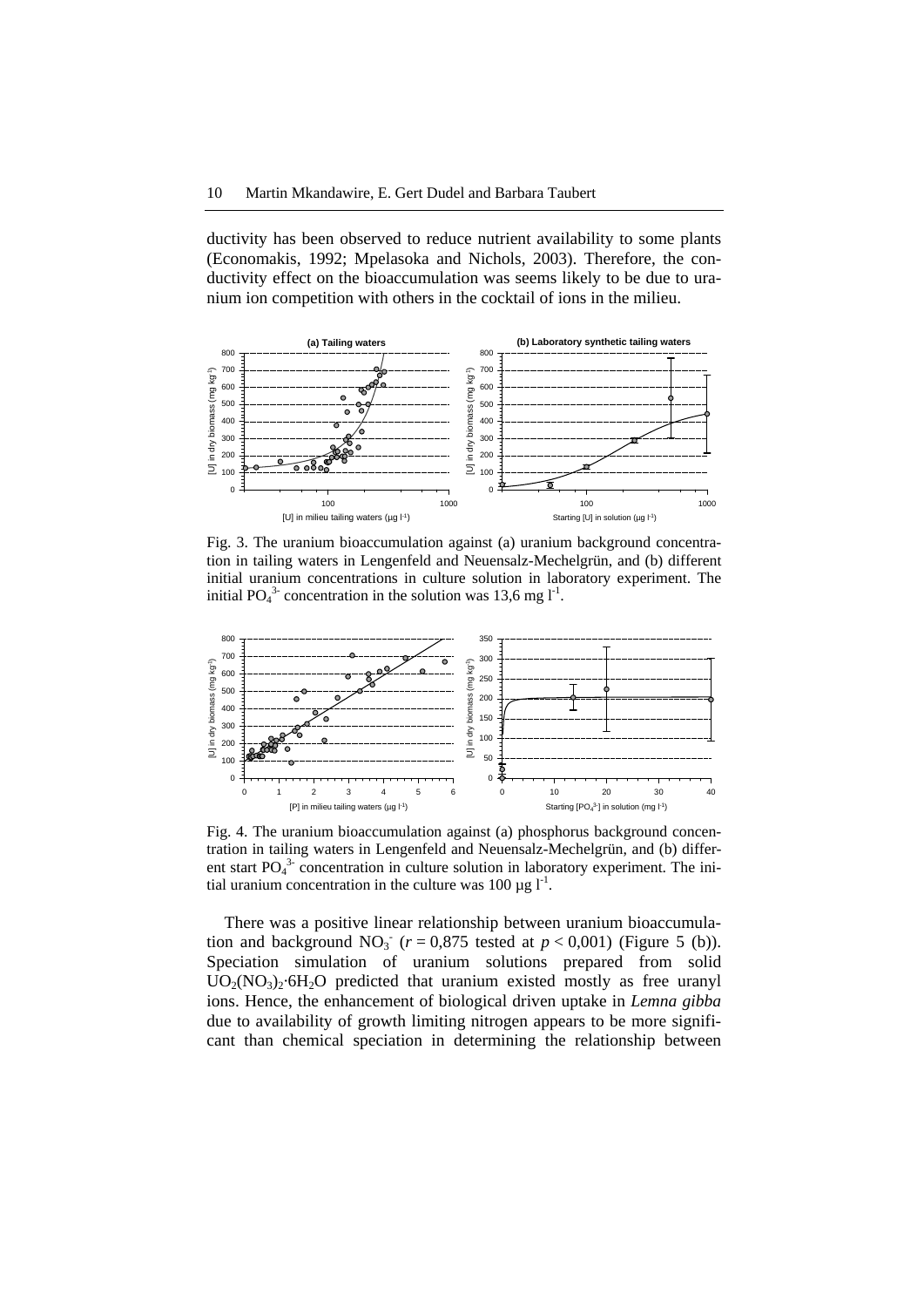Accumulation of uranium in Lemna gibba L. in relation to milieu conditions of tailing waters in abandoned uranium mines in Germany 11

 $NO<sub>3</sub>$  and uranium bioaccumulation. This study had found real influence between pH and uranium bioaccumulation in the tailing waters. However, pH is related to nitrogen acquisition and NH<sub>4</sub><sup>+</sup> toxicity by *Lemna gibba* 



Fig. 5. Enrichment of uranium in *Lemna gibba* dry biomass against (a) sulphate, and (b) nitrate background concentrations in tailing waters of Lengenfeld and Neuensalz-Mechelgrün abandoned uranium mines

The distribution of uranium in water and sediments depends on the pH because the pH influences uranium speciation, and 5–20 % of uranium exist the form of fulvic and humic acid species (Franke *et al.*, 2000; Kupsch *et al.*, 1998). Dissolved oxygen influenced chemical speciation due to its direct link to Eh in the aquatic environment.

## **Conclusion**

This study has demonstrated that there are elevated uranium concentrations in tailings ponds of the two abandoned uranium mines in eastern Germany and that *Lemna gibba* in these ponds also has elevated concentrations, apparently due to bioaccumulation, which may be influenced by other chemical variables of the water. Thus, uranium might be a risk through contamination of the surface water pathway. It also indicated that accumulation of uranium by *Lemna gibba* is site specific, and depends on the particular geochemistry of the waters in question. Limited bioaccumulation of uranium by *Lemna gibba* appears to be due to active exclusion. Hence, biosorption as demonstrated in an earlier study (Mkandawire et al., 2003) seems to be the main accumulation mechanism in low milieu uranium concentrations, until the control gates collapse with increasing uranium concentrations. *Lemna gibba* appears to be able to immobilise a significant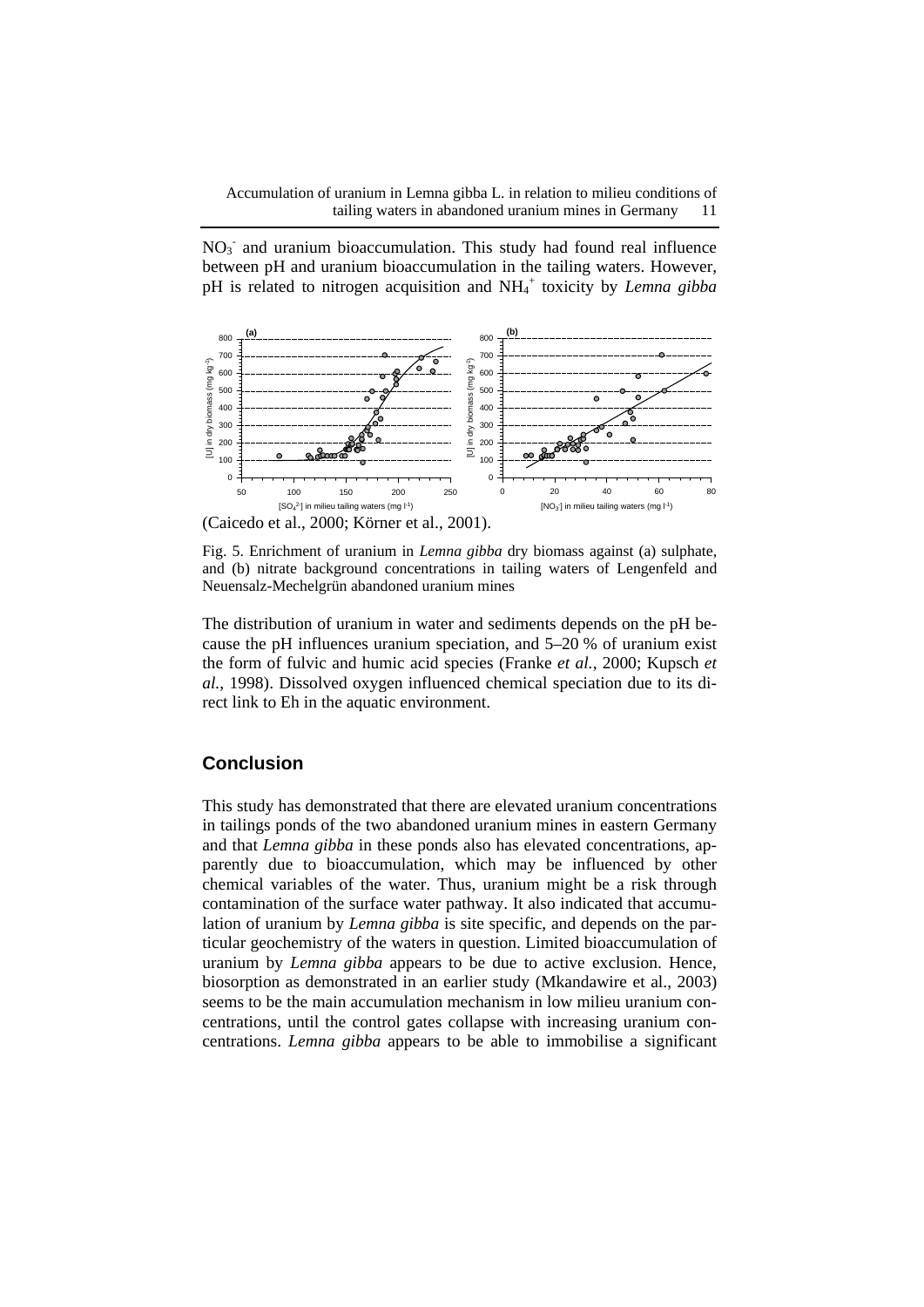amount of uranium in tailing waters, such that it may be a potential phytoremediation species. These results also suggest that manipulation of  $PO<sub>4</sub><sup>3</sup>$  availability may be the key to enhancing uranium attenuation by *Lemna gibba* and other macrophytes. Further investigations are required to establish the influence of other chemical variables, such as competing cations, and the influence of dissolved oxygen and dissolved inorganic carbon in the milieu.

#### **Acknowledgements**

The study was financed under German Federal Ministry of Education and Research (BMBF) project grant No. 02WB0222. Arndt Weiske did ICP-MS and DOC/TN analyses with laboratory assistance from Karin Klinzmann and Annet Jost. Phosphate was analysed with ICP-OES at *Landesforstpräsidium* of the State of Saxony in Graupa.

#### **References**

- Brookins DG (1988) Eh-pH Diagrams for Geochemistry. Springer-Verlag, Berlin, pp 176.
- Caicedo JR, Van der Steen NP, Arce O, Gijzen HJ (2000) Effect of total ammonia nitrogen concentration and pH on growth rates of duckweed (*Spirodela polyrrhiza*). Water Research, 34(15): 3829-3835.
- Diehl P (1995). Uranabbau in Europa Die Folgen für Mensch und Umwelt. 1/95, BBU, Bonn.
- Diehl P (2003) Uranium Mining in Eastern Germany: The WISMUT Legacy. WISE Uranium Project, Arnsdorf, Germany, pp. http://www.antenna.nl/wise/uranium/uwis.html.
- Ebbs SD, Brady DJ, Norvell WA, Kochian LV (1998) Role of uranium speciation in plant uranium uptake and the phytoremediation of uranium-contaminated soil, Membrane Transport. American Society of Plant Biologists.
- Economakis CD (1992) Effect of Solution Conductivity on Growth And Yield of *Origanum Dictamnus* L. in Nutrient Film Culture. Acta Hort. (ISHS), 306: 204-209.
- Enderle GJ, Friedrich K (1995) East German uranium miners (Wismut): Exposure conditions and health consequences. Stem Cells, 13(SUPPL. 1): 78-89.
- Franke K, Rößler D, Gottschalch U, Kupsch H (2000) Mobilization and Retardation of Uranium DOC Species at Three Mine Piles in Schlema/Alberoda, Saxony, Germany. Isotopes in Environmental and Health Studies, 36(3): 223- 239.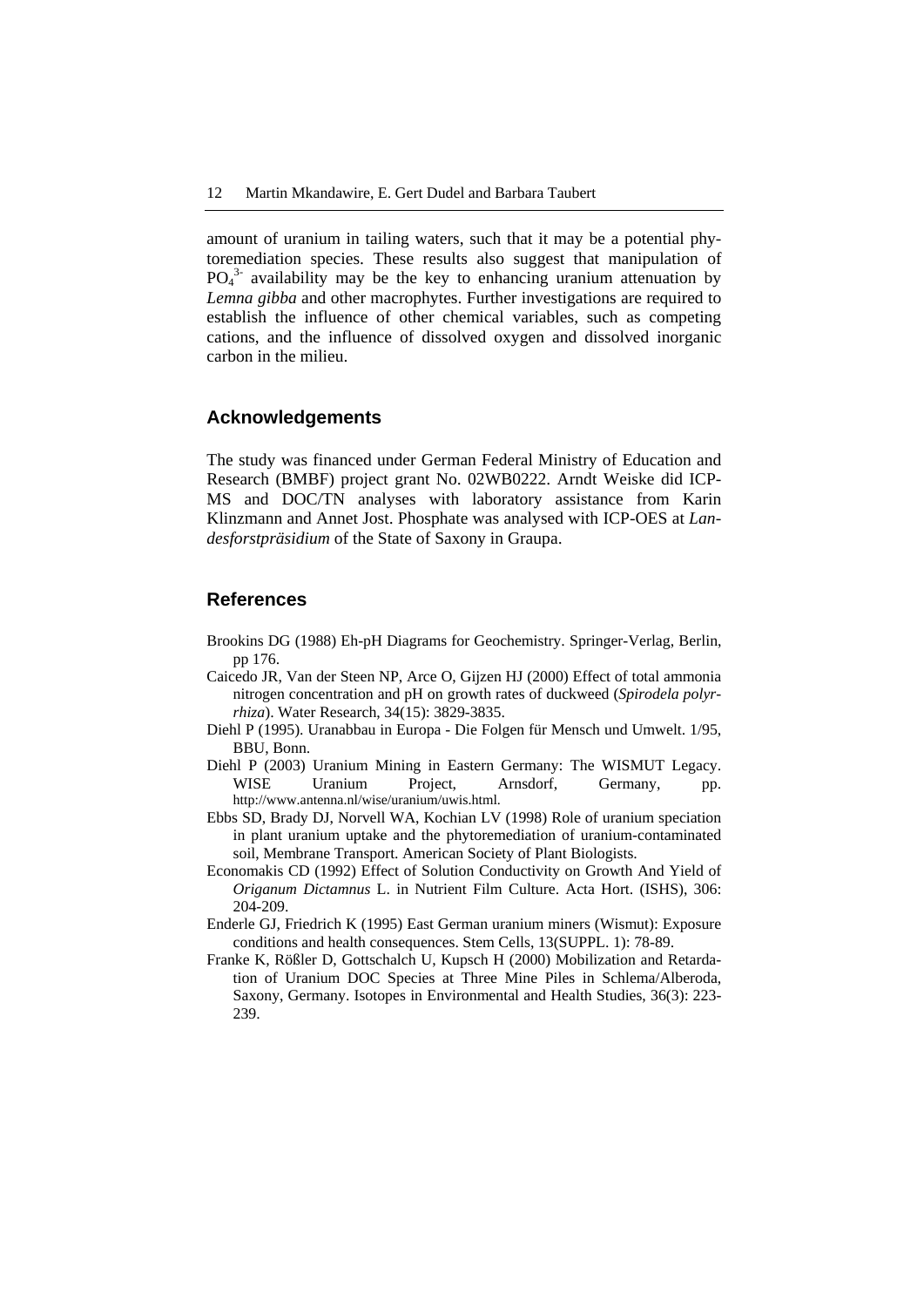- Gu ZM, Wang XR, Cheng J, Wang LS, Dai LM (2000) Effects of sulfate on speciation and bioavailability of rare earth elements in nutrient solution. Chem Speciation Bioavailab, 12(2): 53-58.
- Huang FYC, Brandy PV, Lindgren ER, Guerra P (1998) Biodegradation of uranium-citrate complexes: implication for extraction of uranium from soil. Environ. Sci. Technol., 32: 379-382.
- Kießig G, Hermann E (2000) Nachfolgelösungen für die Konventionelle Wasserbehandlung, Internationale Konferenz "Wismut 2000 - Bergbausanierung" (International Conference Mine Rehabilitation). Wismut, Schlema, Germany.
- Körner S, Das SK, Veenstra S, Vermaat JE (2001) The effect of pH at the ammonium/ammonia equilibrium in wastewater and its toxicity to *Lemna gibba*. Aquat Bot, 71: 71-78.
- Kupsch H, Franke K, Gottschalch U, Krüger A, Richter M, Rößler D, Schulze D, Süß R, Delakowitz B (1998). Radioaktive Belastung im Bereich von Altbergbauhalden - Austrag radioaktiver Schadstoffe aus Halden des Erzbergbaus, Institut für Interdisziplinäre Isotopenforschung e.V. (IIF), Leipzig.
- Meinrath A, Schneider P, Meinrath G (2003) Uranium ore and depleted uranium in the environment, with reference to uranium in the biosphere from Erzgebirge/Sachsen, Germany. Journal of Environmental Radioactivity, 64: 175- 193.
- Mkandawire M, Dudel GE (2002) Uranium attenuation from tailing waters by floating macrophyte *Lemna gibba* L. In: Merkel JB, Planer-Friedrich B, Wolkersdorfer C (Eds), Uranium in the aquatic environment. Springer, Berlin, pp. 623-630.
- Mkandawire M, Taubert B, Dudel EG (2003) Biosorption capacity and limits in uranium immobilisation by dead and living *Lemna gibba* L. biomass. In: Kalogerakis N (Ed), Second European Bioremediation Conference. Technical University of Crete, and European Community (High-level Scientific Conference Programme), Chania, Creta Greeece, pp. 357-360.
- Mkandawire M, Taubert B, Dudel EG (2004) Capacity of *Lemna gibba* L. (Duckweed) for Uranium and Arsenic Phytoremediation in Mine Tailing Waters. International Journal of Phytoremediation, (in press).
- Mpelasoka BS, Nichols MA (2003) The Effect Of Nutrient Solution Conductivity On The Yield And Quality Of Greenhouse Tomatoes. Acta Hort. (ISHS), 609: 201-205.
- Mudd GM (2000) Remediation of Uranium Mill Tailings Wastes in Australia: A Critical Review. In: Johnston CD (Ed), Contaminated Site Remediation: From Source Zones to Ecosystems. CSRC, Melbourne, Vic, pp. 777-282.
- Parkhurst DL, Appelo CAJ (1999) User's guide to PhreeqC (version 2) A computer program for speciation, batch-reaction, one-dimensional transport, and inverse geochmical calculations, Water-Resources Investigation Report 99- 4259. U.S. Geological Survey, Denver, Colorado, pp. 340.
- Radgnarsdottir KV, Charlet L (2000) Uranium behaviour in natural environment, Environmental Mineralogy: Microbial Interactions, Anthropogenic Influences,